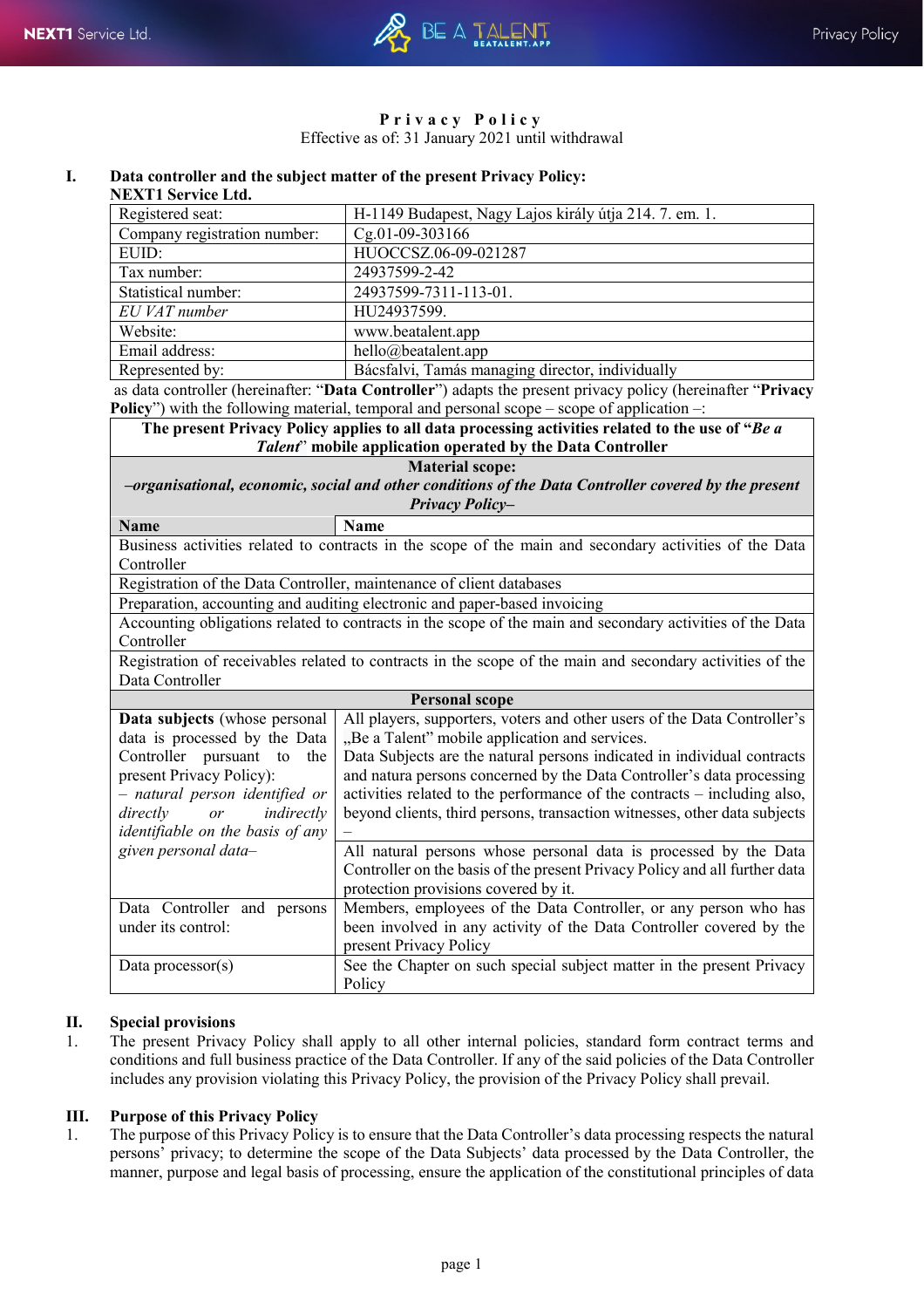protection and the conditions of data security, hinder any unauthorized access to the Data Subjects' data, and the modification, unauthorized disclose or use of data.

2. Moreover, to provide full, prior information to the Data Subjects in relation to the processing activities of the Data Controller processing their data.

# **IV. Data protection laws**

Laws of particular relevance are particularly, but not exclusively, the following:

Regulation (EU) 2016/679 of the European Parliament and of the Council of 27 April 2016 on the protection of natural persons with regard to the processing of personal data and on the free movement of such data, and repealing Directive 95/46/EC (General Data Protection Regulation) (hereinafter: "GDPR") Fundamental law of Hungary

Act CXII of 2011 on informational self-determination and freedom of information (hereinafter: "Privacy Act")

Act V of 2013 on the Civil Code (hereinafter: "Civil Code")

Act LIV of 2008 on the protection of business secrets

Act XC of 2017 on criminal proceedings

Act CXXX of 2016 on the Code of Civil Procedure ("Code of Civil Procedure")

Act CL of 2017 on the rules of taxation (hereinafter: "Tax Act")

Act C of 2000. on accounting (hereinafter: "Accounting Act")

Act LIII of 2017 on the prevention and combating of money laundering and terrorist financing (as regards client identification, reporting and registering provided by the act, hereinafter: "Money Laundering Act.") Act LXVI of 1995 on public documents, public records and the protection of private archives (hereinafter: "Archive Act")

Act XLVIII of 2008 on the basic requirements and certain restrictions of commercial advertising activities

The relevant laws are available here: <http://net.jogtar.hu/>

## **V. Definitions:**

- Data subject: any natural person identified or directly or indirectly identifiable on the basis of any given personal data;
- 2. Consent: any freely given, specific, informed indication of the Data Subjects' wishes, by which he or she signifies clear agreement to the processing, fully or covering certain processing activities only, of the personal data related to him or her;
- 3. Personal data: any Data relatable to the Data Subject particularly his or her name, identity number, and any information on one or more of his or her physical, physiological, mental, economic, cultural or social identity, and any conclusion that can be drawn therefrom as regards the data subject;
- 4. Data Controller: the natural or legal person, or a body lacking the status of a legal person who, individually or jointly with others, determines the purpose of the data processing, makes the decisions as regards data processing (including the means applied), and implements such decisions or has them implemented by the data processor;
- 5. Data processing: any operation or operations carried out on the data, regardless of the process applied, particularly collecting, recording, organising, storing, modifying, using, retrieving, transferring, disclosing, harmonising or connecting, locking, erasing and destroying data, as well as hindering any further use of the data, making photographs, sound or video recordings of the data, and recording the physical features appropriate for identification of a person (e.g. fingerprints or palm print, DNA sample, iris image);
- 6. Data Transfer: making the data available to a determined third person, particularly the data processor or cocontroller in line with the separate agreements concluded regarding the data processor's activity and mandate given in such regard;
- 7. Activities of the data processor: data processing operations, carrying out technical tasks, regardless of the method and means applied for the operations and place of application.
- 8. Disclosure: making the data available to anyone
- 9. Erasure of data: making the data unrecognisable so that the recovery thereof is no longer possible;
- 10. Automatic processing: the following operations provided that they are carried out by automated means fully or partially: data storage, logical or arithmetic operations carried out with data, modification, erasure, retrieval and distribution of data.
- 11. Document of lasting value: any document significant from an economic, social, legal, home defence, national security, scientific, cultural, technical or any other aspect, necessary for studying, learning, understanding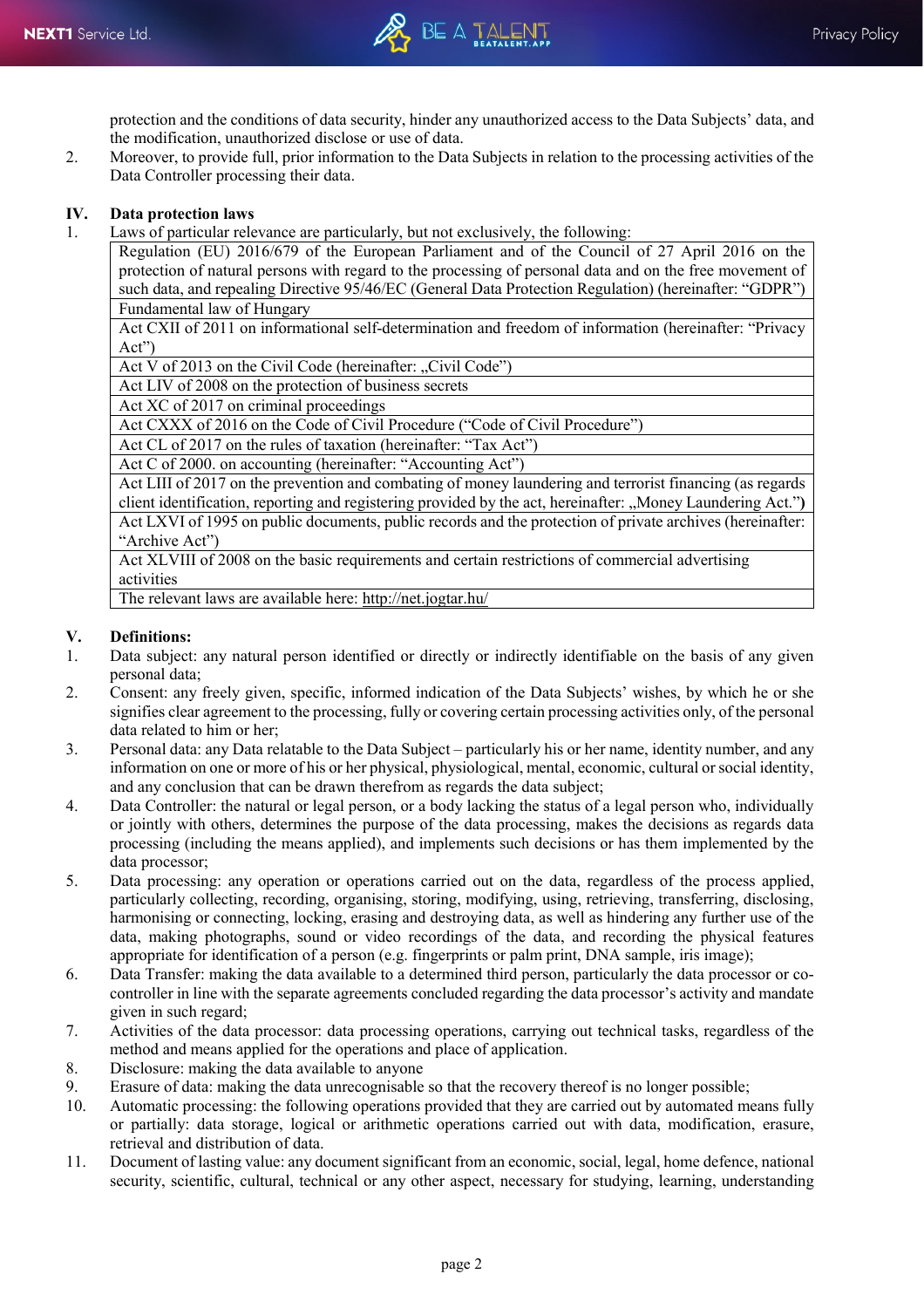historical past, for carrying out public tasks in an uninterrupted manner or enforcing civil rights, which includes data that cannot be learned or cannot be fully learned from any other sources.

12. Otherwise, the terms used in the present Privacy Policy shall be construed in line with the relevant Standard Terms and Conditions of the Data Controller – if applicable –, and in accordance with the definitions included in section 3 of the Privacy Act and Article 4 of the GDPR, noting that in the case of any derogation, the definitions of the GDPR shall prevail.

### **VI. Data processing based on consent and mandatory data processing**

1. The Data Controller caries out data processing activities only in the following cases:

- based on the Data Subject's consent; or
	- the processing is necessary for the performance of a contract or if it is prescribed by an act or local government decree – on the basis of authorization provided by ab act, in the scope determine therein (hereinafter: mandatory data processing); or
	- it is justified by the Data Controller's legitimate interest, in compliance with the principles of proportionality and necessity.
- 2. In accordance with the aforesaid, the Data Controller processes the Data Subjects' data, as included in the present Privacy Policy, primarily in relation to the conclusion of a contract by and between the parties and/or to the performance of such contract, on the basis of free, informed and express consent of the Data Subject, and with reference to a mandate and in proportion thereto, secondarily, in order to fulfil legal obligations and pursue legitimate interests of the Data Controller and third persons – *provided that it is absolutely necessary,*  and that pursuing such interest is proportionate to the protection of personal data  $-$ , in line with the relevant provisions of the GDPR, as detailed below.
- 3. The Data Controller emphasises separately to the Data Subjects that the consent to voluntary data processing may be withdrawn freely at any time, yet data processing may nonetheless be continued if it has any further legal basis and the processing of the concerned data is absolutely necessary for achieving the intended purpose.

### **VII. Purposes and legal basis of data processing, the scope of personal data and further significant information**

- 1. The Data Controller represents that it only processes personal data in order to exercise rights or fulfil obligations. The Data Controller does not use any personal data for private purposes, its processing activities comply at all times with the principle of purpose limitation – if the purpose if the data processing no longer exists or the processing of the given data is otherwise unlawful, the data shall be erased.
- 2. The Data Controller may process the Data Subjects' personal data for the following purposes, in the following scope and proportion:

| scope and proportion. |                                                                                               |
|-----------------------|-----------------------------------------------------------------------------------------------|
| Purpose of data       | Electronic conclusion of contract, use of service, provision of service, sending push         |
| processing:           | messages in the application in such regard to the user (e.g. STC, Privacy Policy has          |
|                       | been amended), invoicing and contact                                                          |
| Processes,            | See the provisions of: Player STC (Link: ) and Sponsor STC                                    |
| operations:           | (Link: ), and Contest Rules (Link: )                                                          |
| Expected<br>time      | In the case of data processed on the basis of electronic conclusion of contract, use of       |
| data<br>of            | service, provision of service and push messages related thereto, the processed data are       |
| processing:           | stored in our active data base for 7 days after the deletion of the user account upon         |
|                       | request.                                                                                      |
|                       | Freely provided data, contents, so-called Challenge videos shall be stored until the          |
|                       | deletion of registration. Such data are available to the data subject and the data controller |
|                       | only. The uploaded contents may be deleted separately, there are no duplicates, thus,         |
|                       | the recovery thereof is not possible.                                                         |
|                       | Contact data shall be stored for 30 days of the deletion of the user account upon request     |
| Personal data         | First name, surname, date of births, sex (optional), email address (contact), password        |
| - scope, types        | (stored in anonymously after identification), address, image and sound recording of the       |
| categories -          | Data Subject, mobile phone number (contact), social media accounts, android or iOS            |
|                       | user account, bank card/credit card data: bank card number,                                   |
|                       | data that can be provided optionally: further data uploaded to the application by the         |
|                       | user voluntarily                                                                              |
| Place of data         | Logically separated on the Data Controller's server                                           |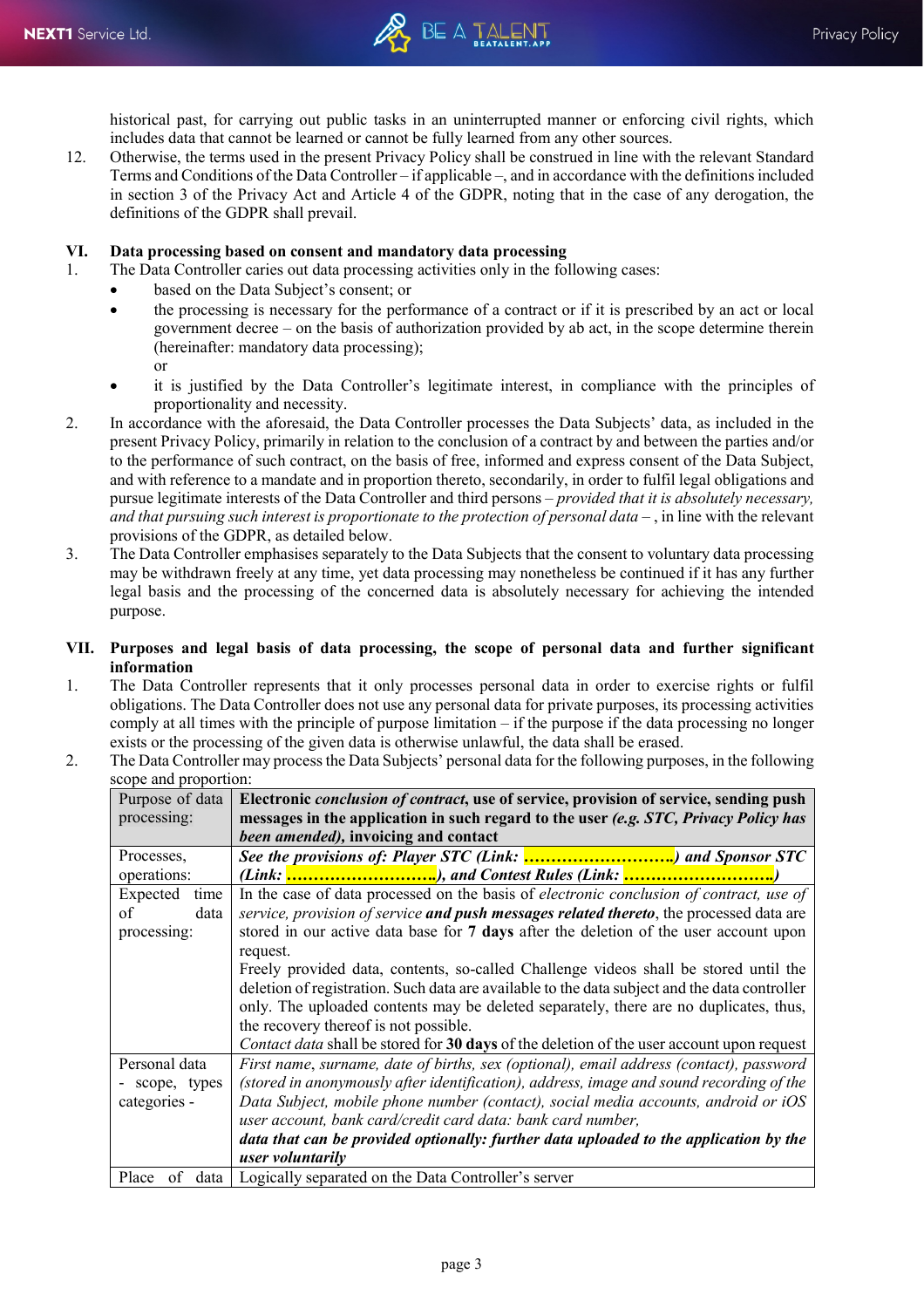| processing: |                                                                                                      |
|-------------|------------------------------------------------------------------------------------------------------|
|             | Legal basis for Performance of a contract in line with Point b) of Article $6(1)$ of the GDPR        |
|             | the processing: Furthermore, data processing pursuant to paragraphs $(1)-(9)$ of section 13/A of Act |
|             | CVIII of 2001 on electronic commerce and information society services.                               |

| Purpose of data<br>processing:                  | <b>Complaint management</b>                                                                                                                                                                                                                                                                                                                                                                                                                                                                                                                                                                                                                                                                                                                                                                                                                                                                                                                                                                                                                                                                                                                                                                                                                                                                                                                     |
|-------------------------------------------------|-------------------------------------------------------------------------------------------------------------------------------------------------------------------------------------------------------------------------------------------------------------------------------------------------------------------------------------------------------------------------------------------------------------------------------------------------------------------------------------------------------------------------------------------------------------------------------------------------------------------------------------------------------------------------------------------------------------------------------------------------------------------------------------------------------------------------------------------------------------------------------------------------------------------------------------------------------------------------------------------------------------------------------------------------------------------------------------------------------------------------------------------------------------------------------------------------------------------------------------------------------------------------------------------------------------------------------------------------|
| Processes,<br>operations:                       | We hereby inform you that certain data concerning complaints shall be processed also<br>on the grounds of law. Complaints may be received by the Data Controller's customer<br>service via email or phone. The Data Controller has a multi-level complaint<br>management system. If we receive a complaint via phone, the User, by calling the<br>customer service regarding any issue (lodging a complaint, requesting information,<br>etc.), voluntarily consents to the recording of the phone call conducted with the<br>customer service by the Service Provider, after providing the User with complete<br>information. Prior to the conversation, the Service Provider informs the User or other<br>data subject initiating the call about the fact that his or her phone call will be recorded.<br>By providing this short information block, the Service Provider offers the User an<br>opportunity to give consent to the recording or to reject it. If the User does not wish his<br>or her call to be recorded, he or she may terminate the phone call and contact the Service<br>Provider in writing. All further provisions on complaint management are included in<br>the standard terms and conditions and privacy policy of using the service (hereinafter:<br>STC), under the heading complaint management, customer service. |
| Expected<br>time<br>of<br>data<br>processing:   | 5 years of lodging the complaint. Pursuant to paragraph (7) of section 17/A in Act CLV<br>of 1997 on customer protection, the minutes taken of the complaint and a copy of the<br>response given thereto shall be retained for five years, and shall be presented to the<br>authorities upon request.                                                                                                                                                                                                                                                                                                                                                                                                                                                                                                                                                                                                                                                                                                                                                                                                                                                                                                                                                                                                                                           |
| Personal data<br>- scope, types<br>categories - | User ID, first name, surname, address, invoicing address email address, mobile phone<br>number, platform of service: Android, IOS, web, the content of the minutes taken of<br>the complaint pursuant to paragraph $(5)$ of section 17/A in the Customer Protection<br>Act.                                                                                                                                                                                                                                                                                                                                                                                                                                                                                                                                                                                                                                                                                                                                                                                                                                                                                                                                                                                                                                                                     |
| Place of data<br>processing:                    | Logically separated on the Data Controller's server                                                                                                                                                                                                                                                                                                                                                                                                                                                                                                                                                                                                                                                                                                                                                                                                                                                                                                                                                                                                                                                                                                                                                                                                                                                                                             |
| Legal basis for<br>the processing:              | Compliance with a legal obligation in line with Point c) of Article 6(1) of the GDPR<br>Paragraphs (4)-(5) of section 17/A of Act CLV of 1997 on consumer protection<br>(hereinafter: Consumer Protection Act)                                                                                                                                                                                                                                                                                                                                                                                                                                                                                                                                                                                                                                                                                                                                                                                                                                                                                                                                                                                                                                                                                                                                  |

| Purpose of data  | <b>Direct marketing</b>                                                              |
|------------------|--------------------------------------------------------------------------------------|
| processing:      |                                                                                      |
|                  |                                                                                      |
| Processes,       | Newsletters, commercials, advertising materials, direct marketing or other marketing |
| operations:      | content sent directly to the User if he or she gave express consent thereto upon     |
|                  | registration.                                                                        |
|                  |                                                                                      |
|                  |                                                                                      |
| Expected<br>time | The data shall be erased within 15 days of the withdrawal of the consent             |
| of<br>data       |                                                                                      |
| processing:      |                                                                                      |
| Personal data    | First name, surname, date of birth, sex, address, email address, mobile phone number |
| - scope, types   |                                                                                      |
| categories -     |                                                                                      |
| Place of data    | Logically separated on the Data Controller's server                                  |
|                  |                                                                                      |
| processing:      |                                                                                      |
| Legal basis for  | The Data Subject's consent in line with Point a) of Article $6(1)$ of the GDPR       |
| the processing:  | The consent to the data processing is given voluntarily, which shall include express |
|                  | and clear approval and shall be based on appropriate information.                    |
|                  |                                                                                      |
|                  |                                                                                      |

|             | Purpose of data   Data processing concerning notifications |
|-------------|------------------------------------------------------------|
| processing: |                                                            |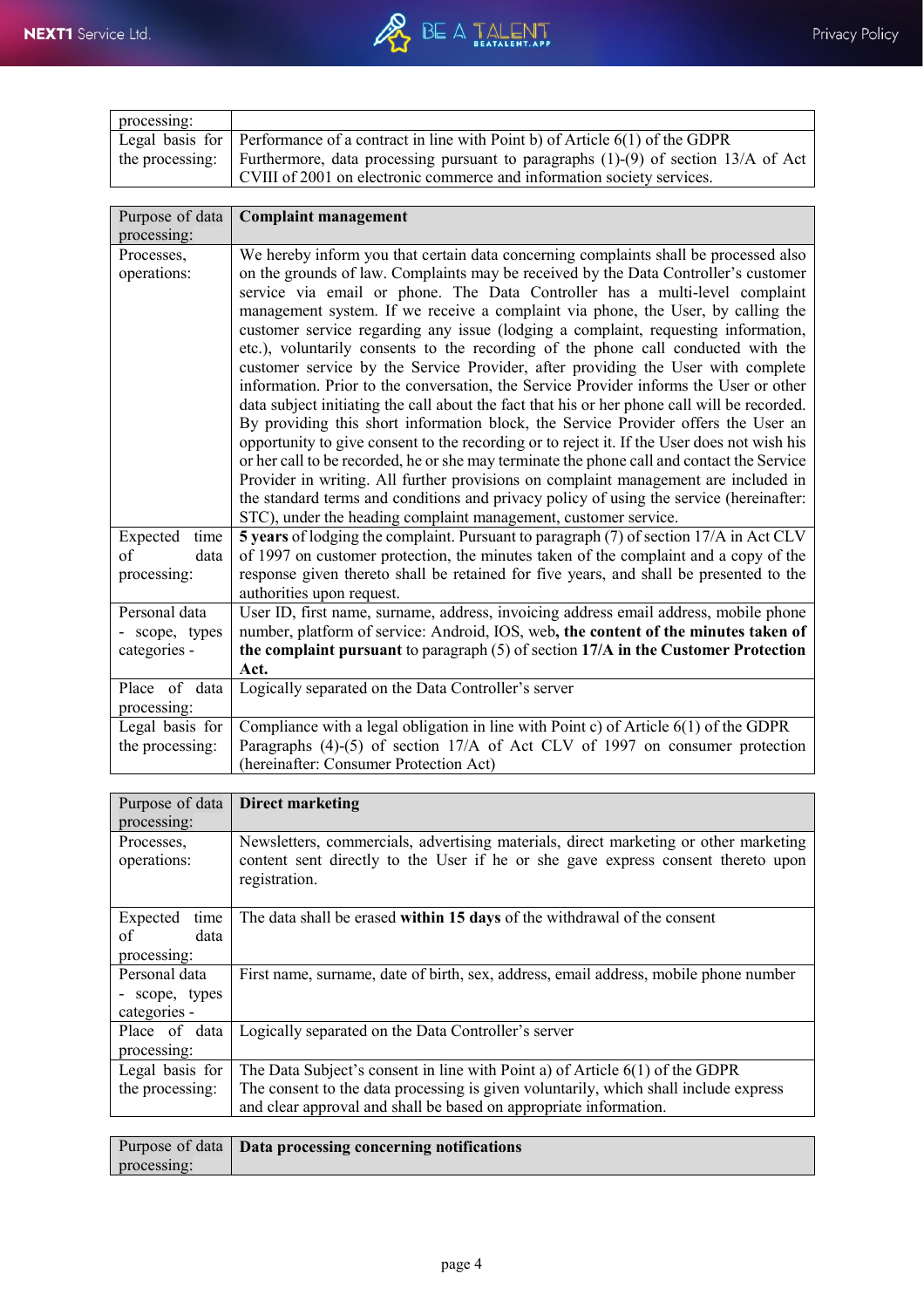| Processes,<br>operations:                       | Should any dispute arise in relation to the contract, retaining the data indicated in points<br>a)-b) is crucial regarding the issue of provability, whether in a court procedure or<br>otherwise. Having regard to that the rules of civil procedure expressly prescribe the<br>burden of proof [paragraph (2) of section 4 in the Code of Civil Procedure], the<br>possibility of proof does not violate any provision of law, on the contrary, it is expressly<br>required by law.                                                                                                                                     |
|-------------------------------------------------|---------------------------------------------------------------------------------------------------------------------------------------------------------------------------------------------------------------------------------------------------------------------------------------------------------------------------------------------------------------------------------------------------------------------------------------------------------------------------------------------------------------------------------------------------------------------------------------------------------------------------|
| Expected<br>time<br>οf<br>data<br>processing:   | If, based on the investigation, the notification is not substantiated or no further measure<br>is required, the data concerning the notification shall be erased within 60 days of the<br>closure of the investigation. If any measure is taken as a result of the investigation $-$<br>including the initiation of a legal procedure against the notifying person or the taking of<br>any disciplinary measure –, the data concerning the notification may be processed in<br>the employer's notification system until no longer than the final closure of the<br>procedures initiated on the basis of the notification. |
| Personal data<br>- scope, types<br>categories - | All personal data determined at the above data processing purposes.                                                                                                                                                                                                                                                                                                                                                                                                                                                                                                                                                       |
| Place of data<br>processing:                    | It is not logically separated on the servers of the Data Controller.                                                                                                                                                                                                                                                                                                                                                                                                                                                                                                                                                      |
| Legal basis for<br>the processing:              | In line with Point f) of Article $6(1)$ of the GDPR (necessary for pursuing the legitimate<br>interest of the Company).<br>Legitimate interest are the Company's assets, business secrets, intellectual property and<br>business reputation, as well as the prevention and investigation of anomalies hindering<br>a working environment based on mutual respect, free of fear or retaliation, and the<br>accountability of the persons responsible.                                                                                                                                                                      |

| Purpose of data                               | Compliance with the requests of authorities                                                                                                                                                                                                                                                                                                                                                                                                                                                                                                                                                                                                                                                                                                                                                                                                                                                    |
|-----------------------------------------------|------------------------------------------------------------------------------------------------------------------------------------------------------------------------------------------------------------------------------------------------------------------------------------------------------------------------------------------------------------------------------------------------------------------------------------------------------------------------------------------------------------------------------------------------------------------------------------------------------------------------------------------------------------------------------------------------------------------------------------------------------------------------------------------------------------------------------------------------------------------------------------------------|
| processing:                                   |                                                                                                                                                                                                                                                                                                                                                                                                                                                                                                                                                                                                                                                                                                                                                                                                                                                                                                |
| Processes,<br>operations:                     | It is the legitimate interest of the authority performing a public task or any other<br>authority who sends a request to our company to be able to conduct the procedure before<br>it and investigate the concerned case. On the other hand, it is the legitimate interest of<br>our company to be able to fulfil the request sent by the authority and provide the<br>authority with the necessary data. In the case of the data processing carried out for such<br>purpose, the data shall be processed for a period necessary for pursuing the legitimate<br>interest of the authority performing a public task or any other authority, i.e. until the<br>final closure of the authority's procedure. The Company can provide information<br>regarding the requesting authority, while the requesting authority can provide<br>information regarding the data processing carried out by it. |
| Expected<br>time<br>of<br>data<br>processing: | Data shall be processed for a period necessary for pursuing the legitimate interest of the<br>authority performing a public task or any other authority, i.e. until the final closure of<br>the authority's procedure. The Company can provide information regarding the<br>requesting authority, while the requesting authority can provide information regarding<br>the data processing carried out by it.                                                                                                                                                                                                                                                                                                                                                                                                                                                                                   |
| Personal data<br>scope, types<br>categories - | The data indicated in the authority's request from among the data included in the present<br>Privacy Policy.                                                                                                                                                                                                                                                                                                                                                                                                                                                                                                                                                                                                                                                                                                                                                                                   |
| Place of data<br>processing:                  | Logically separated on the Data Controller's server                                                                                                                                                                                                                                                                                                                                                                                                                                                                                                                                                                                                                                                                                                                                                                                                                                            |
| Legal basis for<br>the processing:            | In line with Point $f$ of Article $6(1)$ of the GDPR (necessary for pursuing the legitimate<br>interest of the Company and the authority as a third person).<br>legitimate interest: it is the legitimate interest of our company to be able to fulfil the<br>request sent by the authority in due time. It is the legitimate interest of the authority<br>performing a public task or any other authority who sends a request to our company to<br>be able to conduct the procedure before it and investigate the concerned case.<br>The Company shall provide the data subject with the interest assessment test upon<br>request.                                                                                                                                                                                                                                                            |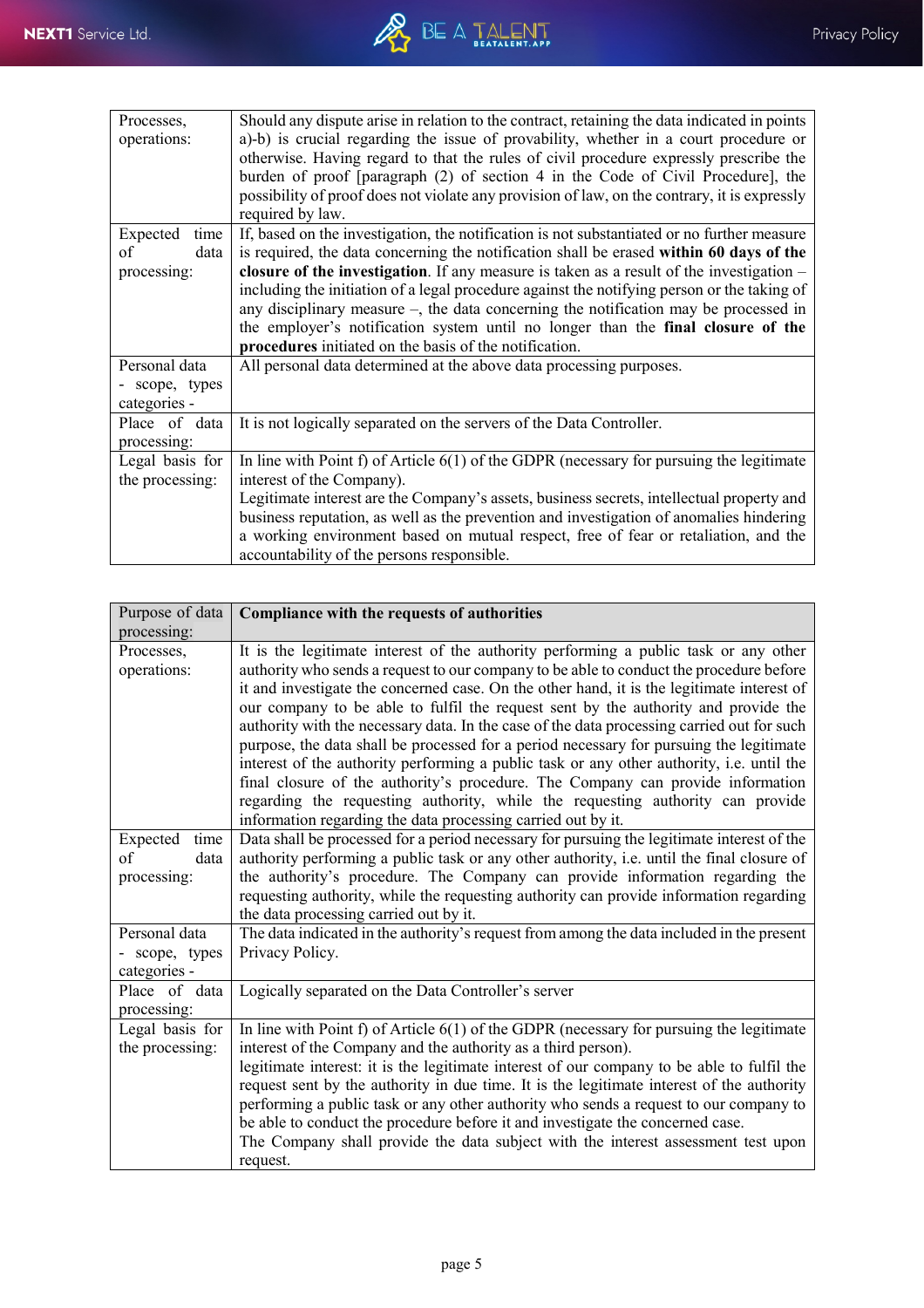## **VIII. Summary of the legal basis (bases) of data processing**

### 1. Pursuant to points

 $\overline{a}$ 

| a) – "the data subject has given consent to the processing of his or her personal data for one or<br>more specific purposes" $-$ ,                                                                                                                                                                                                                       | Y/N                     |
|----------------------------------------------------------------------------------------------------------------------------------------------------------------------------------------------------------------------------------------------------------------------------------------------------------------------------------------------------------|-------------------------|
| <b>b)</b> – "processing is necessary for the performance of a contract to which the data subject is party<br>or in order to take steps at the request of the data subject prior to entering into a contract" $-$ ,                                                                                                                                       | $\mathbf{Y}/\mathbf{N}$ |
| c) – "processing is necessary for compliance with a legal obligation to which the controller is<br>$subject" -$                                                                                                                                                                                                                                          | $\mathbf{Y}/\mathbf{N}$ |
| $d$ ) – "processing is necessary in order to protect the vital interests of the data subject or of another<br>natural person" $-$                                                                                                                                                                                                                        | Y/N                     |
| e) – "processing is necessary for the performance of a task carried out in the public interest or in<br>the exercise of official authority vested in the controller" $-$                                                                                                                                                                                 | Y/N                     |
| $f$ ) – "processing is necessary for the purposes of the legitimate interests pursued by the controller<br>or by a third party, except where such interests are overridden by the interests or fundamental<br>rights and freedoms of the data subject which require protection of personal data, in particular<br>where the data subject is a child" $-$ | Y/N                     |
| of Article $6(1)$ of Chapter II in the GDPR                                                                                                                                                                                                                                                                                                              |                         |
| and, in the case of the special categories of data, points                                                                                                                                                                                                                                                                                               |                         |
| $a)$ – ,,the data subject has given explicit consent to the processing of those personal data for one or<br>more specified purposes, except where Union or Member State law provide that the prohibition<br>referred to in paragraph 1 of article 9 in chapter $II1$ may not be lifted by the data subject" –,                                           | Y/N                     |
| $b$ ) – "processing is necessary for the purposes of carrying out the obligations and exercising<br>specific rights of the controller or of the data subject in the field of employment and social security<br>and social protection law in so far as it is authorised by Union or Member State law or a collective                                      | Y/N                     |

*agreement pursuant to Member State law providing for appropriate safeguards for the fundamental rights and the interests of the data subject*" – , **c)** – *"processing is necessary to protect the vital interests of the data subject or of another natural person where the data subject is physically or legally incapable of giving consent*" – Y/**N d)** – *"processing is carried out in the course of its legitimate activities with appropriate safeguards by a foundation, association or any other not-for-profit body with a political, philosophical, religious or trade union aim and on condition that the processing relates solely to the members or to former members of the body or to persons who have regular contact with it in connection with its purposes and that the personal data are not disclosed outside that body without the consent of the data subjects"* – Y/**N e**) – "*processing relates to personal data which are manifestly made public by the data subject*" – **f)** – *"processing is necessary for the establishment, exercise or defence of legal claims or whenever courts are acting in their judicial capacity*" – Y/**N g)** – *processing is necessary for reasons of substantial public interest, on the basis of Union or Member State law which shall be proportionate to the aim pursued, respect the essence of the right to data protection and provide for suitable and specific measures to safeguard the fundamental rights and the interests of the data subject;* – Y/**N h)** – *processing is necessary for the purposes of preventive or occupational medicine, for the assessment of the working capacity of the employee, medical diagnosis, the provision of health or social care or treatment or the management of health or social care systems and services on the basis of Union or Member State law or pursuant to contract with a health professional and subject*  Y/**N**

*to the conditions and safeguards referred to in paragraph 3[2](#page-5-1) ;* –

<span id="page-5-0"></span><sup>1</sup> (1) Processing of personal data revealing racial or ethnic origin, political opinions, religious or philosophical beliefs, or trade union membership, and the processing of genetic data, biometric data for the purpose of uniquely identifying a natural person, data concerning health or data concerning a natural person's sex life or sexual orientation shall be prohibited.

<span id="page-5-1"></span><sup>&</sup>lt;sup>2</sup>, Personal data referred to in paragraph 1 may be processed for the purposes referred to in point (h) of paragraph 2 when those data are processed by or under the responsibility of a professional subject to the obligation of professional secrecy under Union or Member State law or rules established by national competent bodies or by another person also subject to an obligation of secrecy under Union or Member State law or rules established by national competent bodies."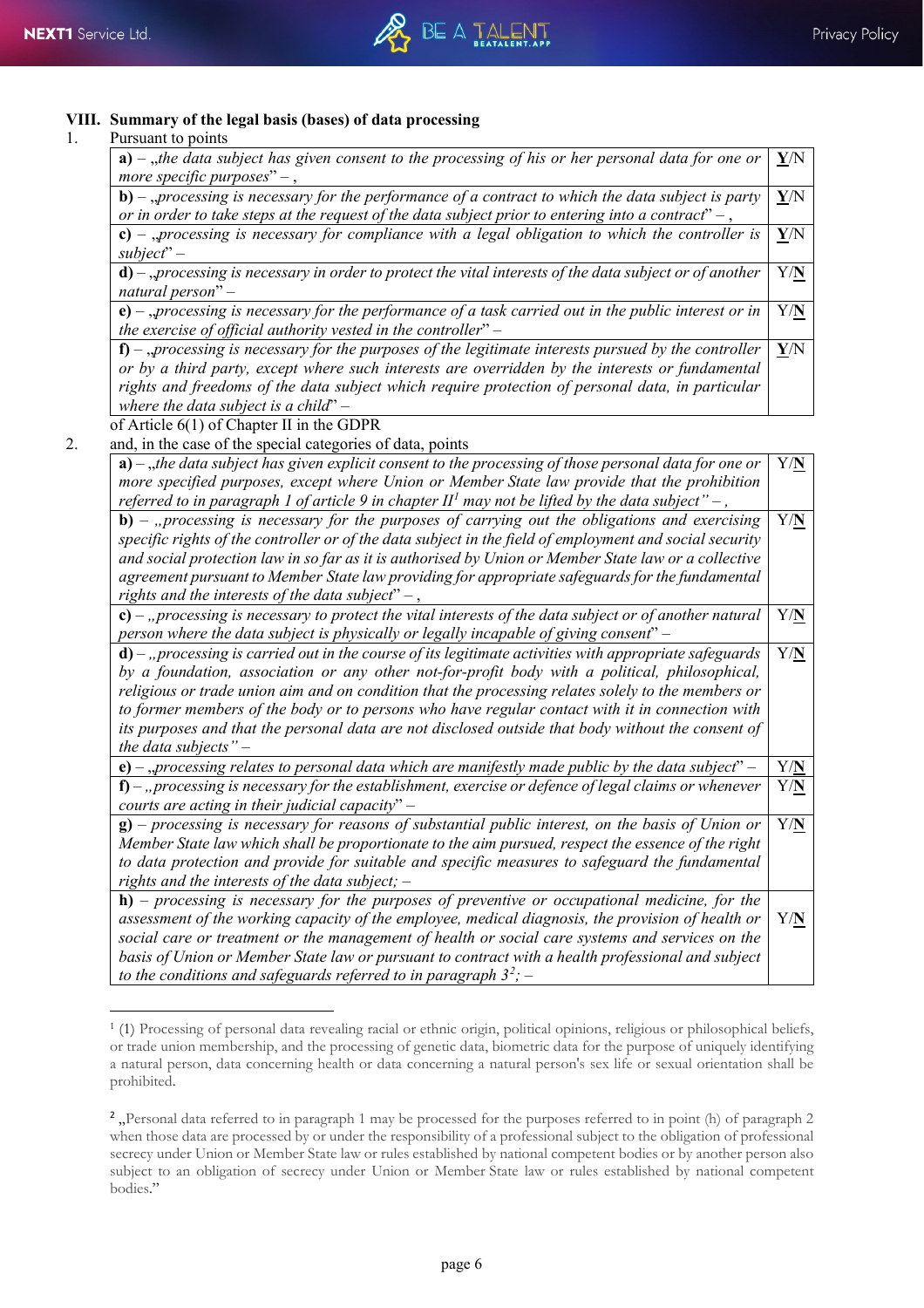

| $\mathbf{i}$ ) – processing is necessary for reasons of public interest in the area of public health, such as    |     |
|------------------------------------------------------------------------------------------------------------------|-----|
| protecting against serious cross-border threats to health or ensuring high standards of quality and              | Y/N |
| safety of health care and of medicinal products or medical devices, on the basis of Union or                     |     |
| Member State law which provides for suitable and specific measures to safeguard the rights and                   |     |
| freedoms of the data subject, in particular professional secrecy; $-$                                            |     |
| $\mathbf{j}$ ) – processing is necessary for archiving purposes in the public interest, scientific or historical |     |
| research purposes or statistical purposes in accordance with Article $89(1)^3$ based on Union or                 | Y/N |
| Member State law which shall be proportionate to the aim pursued, respect the essence of the right               |     |
| to data protection and provide for suitable and specific measures to safeguard the fundamental                   |     |
| rights and the interests of the data; $-$                                                                        |     |

of Article 6(1) of Chapter II in the GDPR, processes personal data lawfully.

# **IX. Principles of data processing**<br>1. **Personal data may only be acqui**

- Personal data may only be acquired and processed in a fair and lawful manner.
- 2. Personal data may only be stored for a determined and lawful purpose, and shall not be used in any other manner.
- 3. The scope of the processed data shall be proportionate to the purpose of their storage, shall be suitable for the purpose of storage and shall not exceed such purpose.
- 4. Appropriate safety measures shall be taken to protect personal data stored in automated data bases, i.e. in order to hinder accidental or unlawful destruction, unauthorized access, modification or distribution.

## **X. Data transfer**

- 1. The Data Controller shall be entitled and obliged to transfer to the competent authorities all data available to it and stored lawfully by it, where such transfer is prescribed by law or a final decision of the authority. The Data Controller shall bear no liability for such data transfer or the consequences thereof.
- 2. The Data Controller transfers data exclusively to its co-controllers and/or data processors with whom the Data Controller has concluded a separate agreement and who are bound by the provisions of such agreement with regard to the Data Controller; accordingly
- 3. The Data Controller provides data to third persons exclusively to fulfil the purposes determined in the present Privacy Policy and to the extent necessary thereto. Such transfer shall not put the Data Subject into a less favourable situation than that determined by the provisions on data processing and data protection prescribed in the effective Privacy Policy.
- 4. The Data Controller shall not transfer the personal data of the Data Subject to third countries or international organisations (i.e. outside Europe, to a non-EEA state), unless if the Data Subject gives express consent thereto, in which case the data transfer shall comply with the terms determined in the written statement of the parties and the proper safeguards determined in the GDPR shall be ensured.
- 5. The above restriction shall not apply to cases covered by Article 45 of the GDPR, i.e. if the data are transferred to a state and/or international organisation regarding which the European Committee has issued a so-called "adequacy decision", where no separate permission is necessary for the data transfer. At adopting the present document, adequacy decision is in effect regarding the following countries: Andorra, Argentina, Faroe Islands, Guernsey, Israel, Jersey, Canada, Isle of Man, Switzerland, Uruguay, Japan, New Zealand – *in the cases of the USA and South Korea, the procedure for the issuance of an adequacy decision is pending*. The situation of the United Kingdom as regards data protection is currently uncertain, however, no data is transferred thereto by the Data Controller.

### **XI. Security of data processing**

 $\overline{a}$ 

- 1. Fulfilling the requirements prescribed in Article 32 of the GDPR, and considering such requirements as obligations, the Data Controller takes all measures to ensure the security of the Data Subjects' data, moreover, it shall implement appropriate technical and organisational measures, develop the procedural rules necessary for abiding by the provisions of the GDPR and other laws on data protection and confidentiality.
- <span id="page-6-0"></span>2. The Data Controller processes data primarily by automated process, secondarily on a paper basis. Where data are processed in an automated manner, any processing operation that require human involvement may only

<sup>&</sup>lt;sup>3</sup>, Processing for archiving purposes in the public interest, scientific or historical research purposes or statistical purposes, shall be subject to appropriate safeguards, in accordance with this Regulation, for the rights and freedoms of the data subject. Those safeguards shall ensure that technical and organisational measures are in place in particular in order to ensure respect for the principle of data minimisation."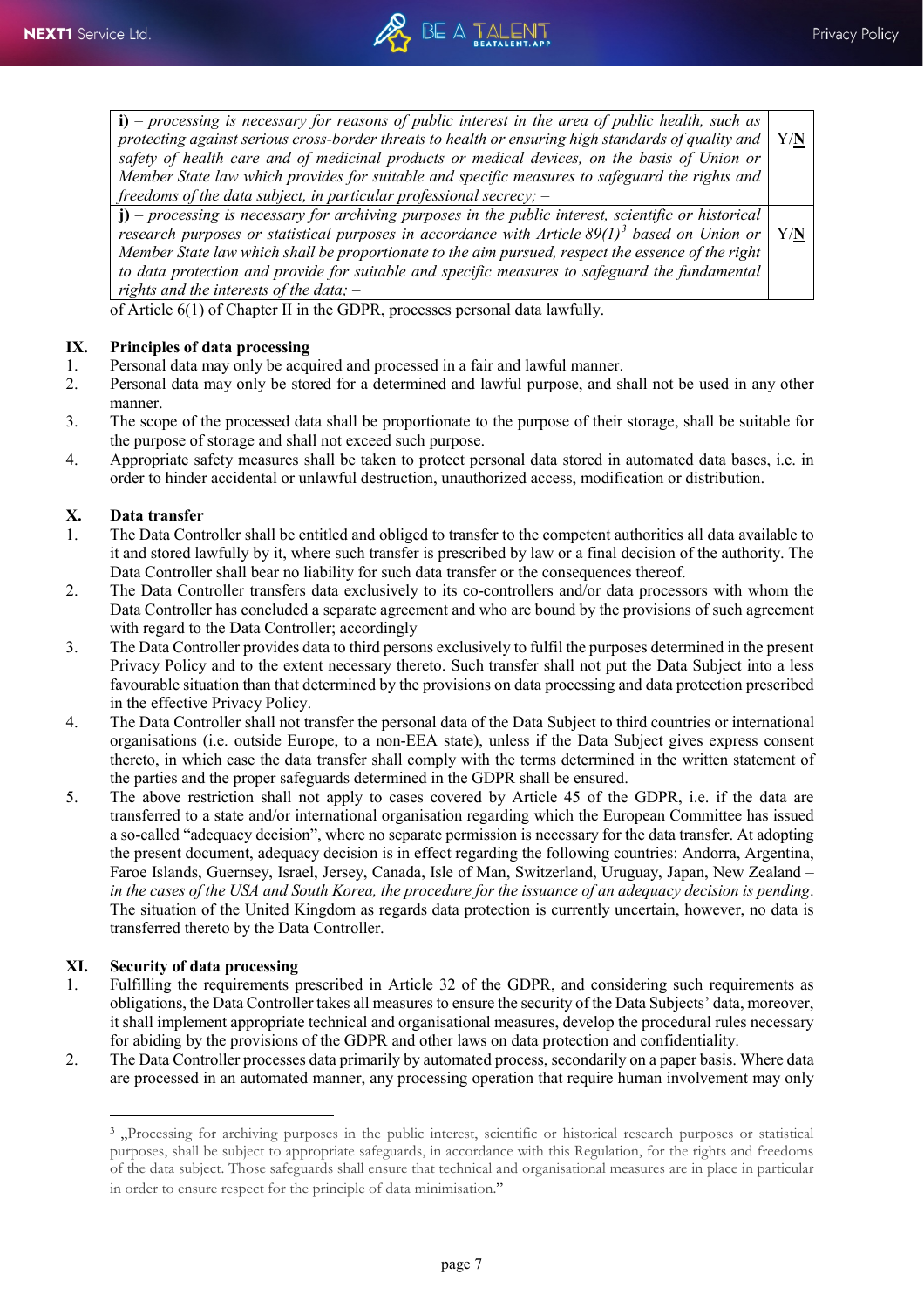occur exceptionally and when justified. The activity of the Data Controller and the processors engaged by it fulfils the requirements concerning organisational security, employees, external personnel and environment, classification and control of devices, communication and operation management, access control, uninterrupted operation control, system development and maintenance.

- 3. The Data Controller shall protect the data particularly from unauthorised access, modification, transfer, disclosure, erasure and destruction, as well from accidental destruction or corruption.
- 4. The data recorded in an automated technical manner during the operation of the Data Controller's system(s) shall be stored in the system, as of the generation of such data, for a period justified with regard to the operation of the system(s) of the Data Controller. The Data Controller shall ensure that such automatically recorded data cannot be linked to other personal data – unless provided mandatorily by law. If the Data Subject withdraws his or her consent to data processing or objects to it, then the Data Subject shall not be identifiable from the technical data – not including the request of any investigation authority of their expert.
- 5. If that occurs, the employees carrying out data processing activities at the organizational units of the Data Controller shall keep the personal data they became aware of as business secrets. For such purpose, the employees who process personal data and have access thereto make a confidentiality statement. Furthermore, the employees of the Data Controller shall ensure, during their work at all times, that no unauthorized access occurs regarding the personal data. Personal data are stored and placed so that no unauthorized person may gain access to, modify or destroy it.
- 6. The head of the Data Controller with decision-making competence shall keep the characteristics of the Data Controller in mind when determining the organisation of data protection, the functions and powers regarding data protection and the activities related thereto, and when designating the person responsible for the supervision of data processing.
- 7. The Data Subject or the person acting in his or her behalf shall be liable, in each case, for the authenticity of the data obtained directly from the Data Subject or a person acting in his or her behalf. The Data Controller does not verify the personal data provided to it.

### **XII. Period of data processing**

1. The periods of processing determined at the data processing purposes shall apply, yet

- In principle, until the purpose of data processing is fulfilled,
- In the case of data processing related to rights and obligations concerning a legal relationship, until those terminate.
- Finally, until the withdrawal of the Data Subject's consent and/or the termination, elimination of the circumstances which render it necessary or the purpose to be achieved.
- Otherwise, the Data Controller shall erase the data upon the Data Subject's request *unless where such erasure would violate professional secrecy or Point f of Article 6(1) of the GDPR or other legal basis of mandatory data processing* –, except for the data as regards which further processing is necessary due to settlement debate or other legal dispute between the parties – *until such dispute is settled* – and/or a provision of law. In the scope of the latter, not exclusively, the Data Controller shall process
	- the data covered by paragraph (3) of section 78 of the Tax Act for 5 years
	- the data covered by paragraphs  $(1)-(2)$  of section 169 of the Accounting Act for 8 years,
	- or for a longer period of time if provided by law.
- 2. The Data Controller reserves the right to process the relevant data, to the extent necessary, for a period longer than the aforesaid, i.e. for the period available to enforce claims based on rights and obligations arising from the activity due to which the concerned data are processed.
- 3. The Data Controller warns the Data Subjects that documents covered by point j) of section 3 of Act LXVI of 1995 on public documents, public records and the protection of private archives, which are essential to enforce civil rights, and contain data is not or not fully available in any other document, as well as the information included therein shall be processed until transferred from the Data Controller's processing to the Data Subject or another data controller, or until erased, culled or destroyed. The Data Controller shall process such information for an unlimited period.
- 4. As regards the aforesaid, the Data Controller accepts resolution No. NAIH/2018/582/J of the Hungarian National Authority for Data Protection and Freedom of Information as governing.

### **XIII. Possible amendment of the Privacy Policy**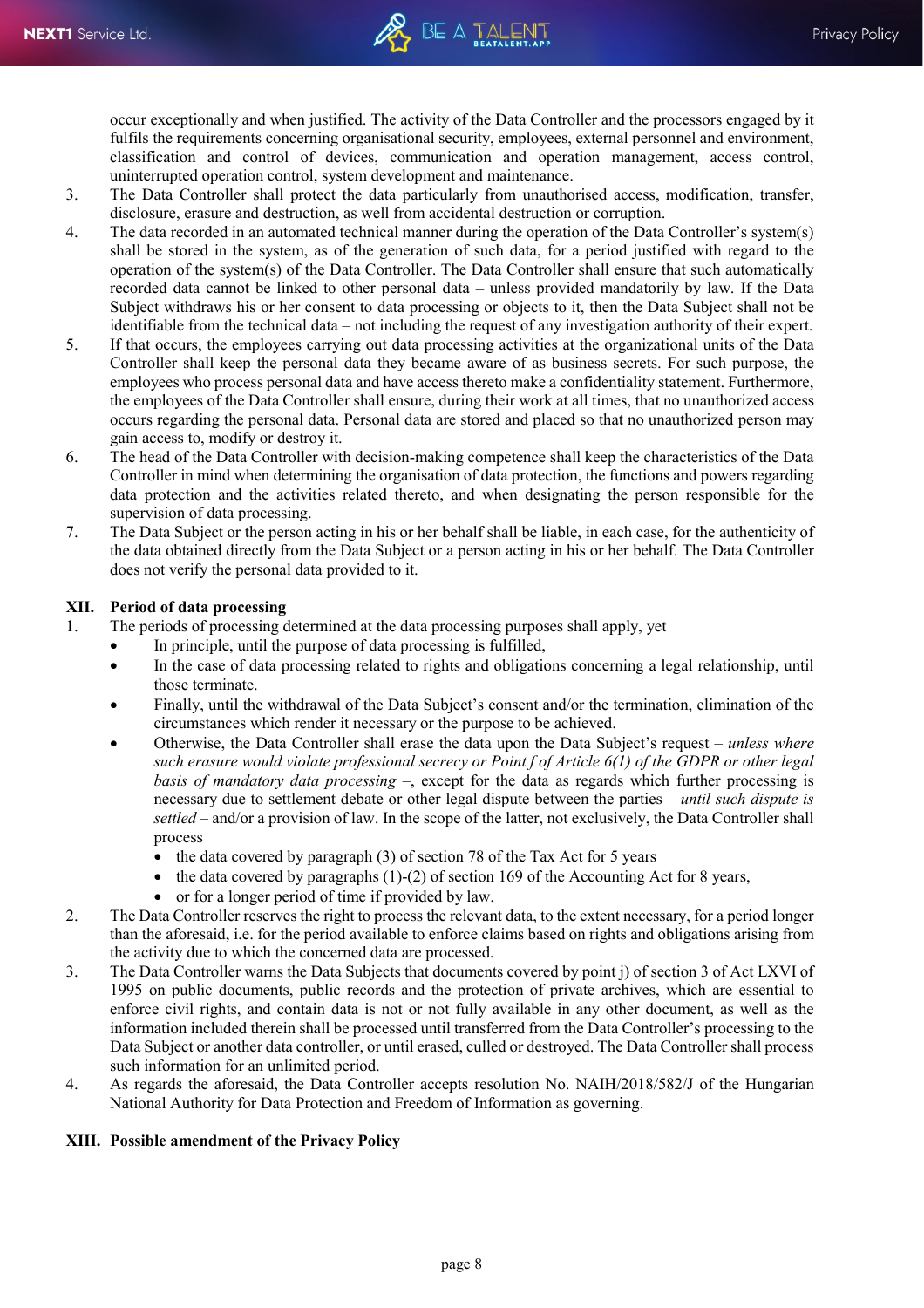1. The Data Controller reserves the rights to unilaterally amend the present Privacy Policy for the future. The new policy will be displayed in "Be a Talent" Application and/or informs the Data Subjects directly without delay.

### **XIV. Registration of data processing activities**

Having regard to that the Data Controller employs fewer than two hundred and fifty employees, it keeps no separate record of the data processing

Pursuant to Recital (13), the GDPR includes a derogation for organisations with fewer than 250 employees with regard to record-keeping; thus, the Data Controller is not obliged to keep a separate record of the data processing.

### **XV. Information, right to object, erasure of data, restriction of data processing**

- 1. If the Data Controller have not obtained the personal data from the Data Subject, fulfilling its obligation prescribed by Article 14(3) of Chapter III of the GDPR – *unless Article 14(5) applies* –, shall inform the Data Subject by using one of his or her contact data – *if available, possibly via email* –, without delay, but not later than within a period of one month, on the following:
	- 1.1. the identity and the contact details of the controller and, where applicable, of the controller's representative, the contact details of the data protection officer, where applicable;
	- 1.2. the purposes of the processing for which the personal data are intended as well as the legal basis for the processing;
	- 1.3. the categories of personal data concerned;
	- 1.4. the recipients or categories of recipients of the personal data, if any;
	- 1.5. where applicable, that the controller intends to transfer personal data to a recipient in a third country or international organisation and the existence or absence of an adequacy decision by the Commission, or in the case of transfers referred to in Article 46 or 47, or the second subparagraph of Article 49(1) of the GDPR, reference to the appropriate or suitable safeguards and the means to obtain a copy of them or where they have been made available;
	- 1.6. the period for which the personal data will be stored, or if that is not possible, the criteria used to determine that period;
	- 1.7. where the processing is based on point (f) of Article 6(1) of the GDPR, the legitimate interests pursued by the controller or by a third party;
	- 1.8. the existence of the right to request from the controller access to and rectification or erasure of personal data or restriction of processing concerning the data subject and to object to processing as well as the right to data portability;
	- 1.9. where processing is based on point (a) of Article 6(1) or point (a) of Article 9(2) of the GDPR, the existence of the right to withdraw consent at any time, without affecting the lawfulness of processing based on consent before its withdrawal;
	- 1.10. the right to lodge a complaint with a supervisory authority;
	- 1.11. from which source the personal data originate, and if applicable, whether it came from publicly accessible sources;
	- 1.12. the existence of automated decision-making, including profiling, referred to in Article 22(1) and (4) of the GDPR and, at least in those cases, meaningful information about the logic involved, as well as the significance and the envisaged consequences of such processing for the data subject.
- 2. The Data Subject may request information regarding the processing of his or her personal data, may request the rectification or – with the exception of data processing prescribed by law – erasure of such data pursuant to the present Privacy Policy, particularly by using the above contact data.
- 3. As a response to the Data Subject's request submitted via email, the Data Controller shall provide information on the Data Subject's data processed by it, the purpose, legal basis and period of the processing, the name, address (registered seat) of the data processor and its activities carried out in relation to the processing, as well as on the recipients of the Data Subject's personal data and on the purpose such data transfer. The Data Controller shall, within the shortest possible time but no later than within fifteen (15) days, respond in writing, in plain language and free of charge, and provide the requested information. The Data Controller may charge a fee only in exceptional cases (no fee may be charged if the data subject has not yet lodged a request for information regarding the same field in the current year. Otherwise, costs may be charged on the data subject. The amount of such costs may be determined also in the contract concluded by and between the parties. The costs already paid by the Data Subject shall be repaid if the data have been processed unlawfully or if the request for information led to rectification.)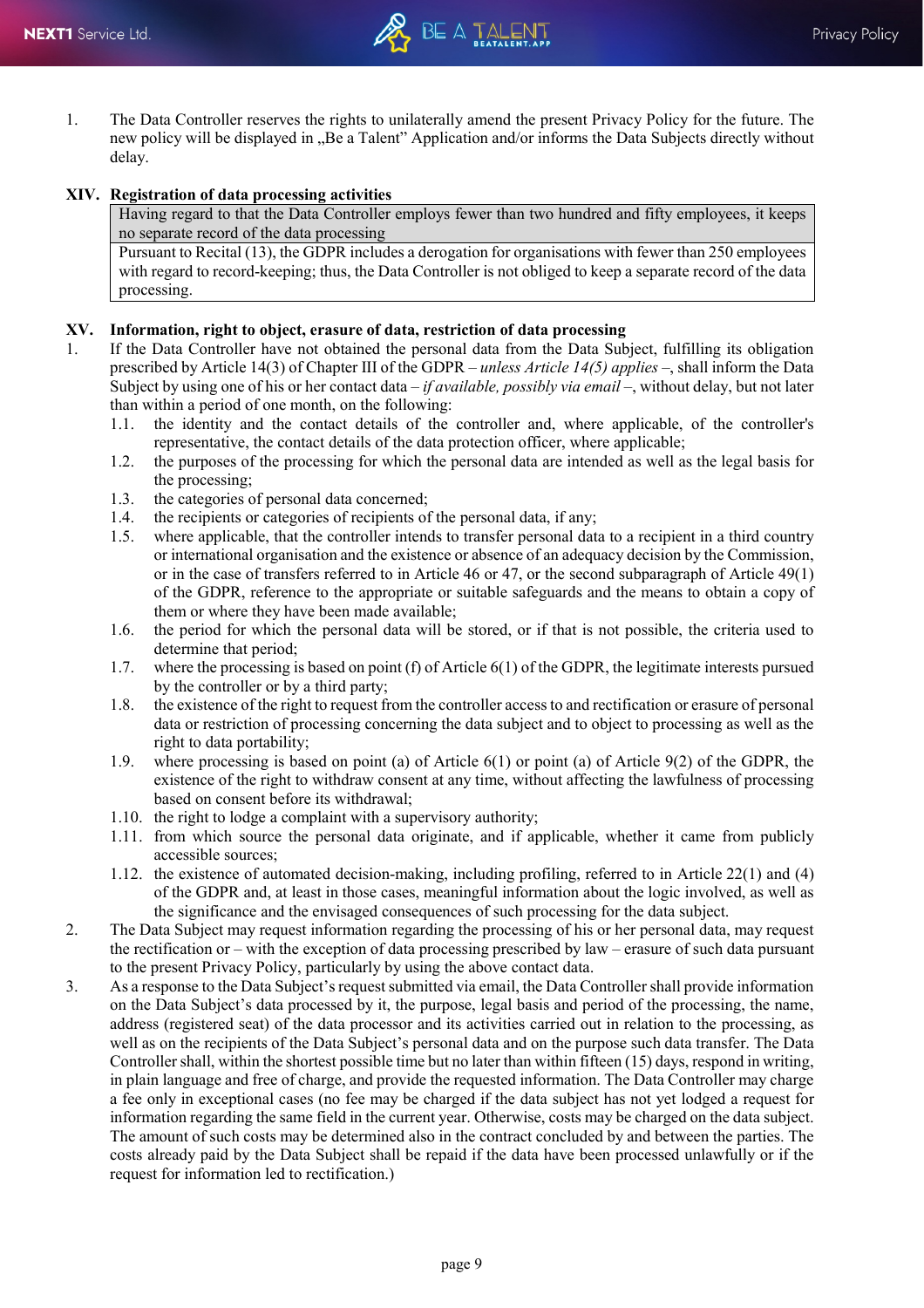- 4. If the provision of information may not be lawfully rejected, the Data Controller shall provide information regarding the Data Subject's data processed by it or by a data processor engaged by the Data Controller, on the source of such data, the purpose and legal basis of the data processing, the name and address of the data processor and its activities carried out in relation to the processing, the circumstances and impacts of the personal data breach and the measures taken to avert it, and- if the Data Subject's data has been transferred – on the legal basis and recipient of the data transfer. Otherwise, the provision of information shall cover the information prescribed in Section 2 Articles 13-14 of the GDPR.
- 5. The Data Controller shall rectify incorrect personal data. The Data Controller shall erase the personal data if such data have been processed unlawfully, if the erasure was requested by the data subject – in such case no later than within five (5) days –, if he data are incomplete or false – and such incompleteness or falseness cannot be lawfully remedied – provided that the purpose of the data processing no longer exists, the storage period prescribed by law has lapsed, or the erasure of the data was ordered by court or by the Hungarian National Authority for Data Protection and Freedom of Information. The Data Controller shall notify the Data Subject and the those to whom the it has transferred the concerned data of the rectification or erasure. Notification may be dispensed with if that does not harm the legitimate interest of the Data Subject having regard to the purpose of processing.
- 6. If personal data is used unlawfully or in a deceptive way by the Data Subject, or the use of the personal data qualifies as a criminal act committed by the Data Subject, the Data Controller reserves the right to retain the data used in the said manner, in order to ensure proof in the possibly initiated criminal or other proceedings, until the closure of the proceedings. Mutatis mutandis, the same applies if the Data Subjects request the erasure of data in order to frustrate or at least hinder the enforceability of the Data Controller's legitimate claim.
- 7. The Data Subject may withdraw his or her voluntary consent at any time, and otherwise he or she may object to the processing of his or her personal data, particularly if
	- 7.1. if the processing or transfer of the personal data is necessary only for complying with a legal obligation to which the Data Controller is subject to or for the enforcement of the legitimate interest of the Data Controller, the recipient or a third person, unless the processing is mandatory;
	- 7.2. if the use or transfer of the personal data was caried out for the purpose of direct marketing, survey or scientific research; and
	- 7.3. in other cases prescribed by law.
- 8. The Data Subject's objection shall be investigated in the shortest possible time but no later than within fifteen (15) days, and Data Subject shall be informed about the decision rendered on whether or not his or her objection was substantiated. For the duration of the investigation, but for no longer than five (5) days, the Data Controller suspends the data processing. If the objection was substantiated, the head of the organisation unit shall proceed in line with the provisions of the GDPR.
- 9. If the Data Controller finds that the Data Subject's objection is substantiated, it shall terminate the processing – including any further data collection and transfer –, shall block the concerned data, and notify, of the objection and the measures taken as a result thereof, all of those to whom it has transferred the concerned data earlier and who are obliged to take measures in order to enforce the objection. If the Data Subject does not agree with the Data Controller's decision or of the Data Controller fails to meet the deadline, the Data Subject may initiate a court procedure within thirty (30) days of the communication of the decision or of the last day of the deadline.
- 10. The Data Controller shall be liable for the damages incurred by any other person due to the unlawful processing of the Data Subject's data or to the violation of technical data protection requirements. The Data Controller shall be relieved from liability it if is able to prove that the damage occurred due to an unavoidable cause that falls beyond the scope of the data processing. No compensation shall be provided for any damage insofar as it originates from an intentional or negligent conduct of the aggrieved party.
- 11. The provision of information to the data subjects may be dispensed with/rejected or restricted in line with Articles 13(4) and 14(5) of the GDPR – for the reasons and based on the justification provided therein – if
	- 11.1. the data subject already has the information;
	- 11.2. he provision of such information proves impossible or would involve a disproportionate effort, in particular for processing for archiving purposes in the public interest, scientific or historical research purposes or statistical purposes, subject to the conditions and safeguards referred to in Article 89(1) of the GDPR or in so far as the obligation referred to in Article 14(1) of the GDPR is likely to render impossible or seriously impair the achievement of the objectives of that processing. In such cases the controller shall take appropriate measures to protect the data subject's rights and freedoms and legitimate interests, including making the information publicly available;
	- 11.3. obtaining or disclosure is expressly laid down by Union or Member State law to which the controller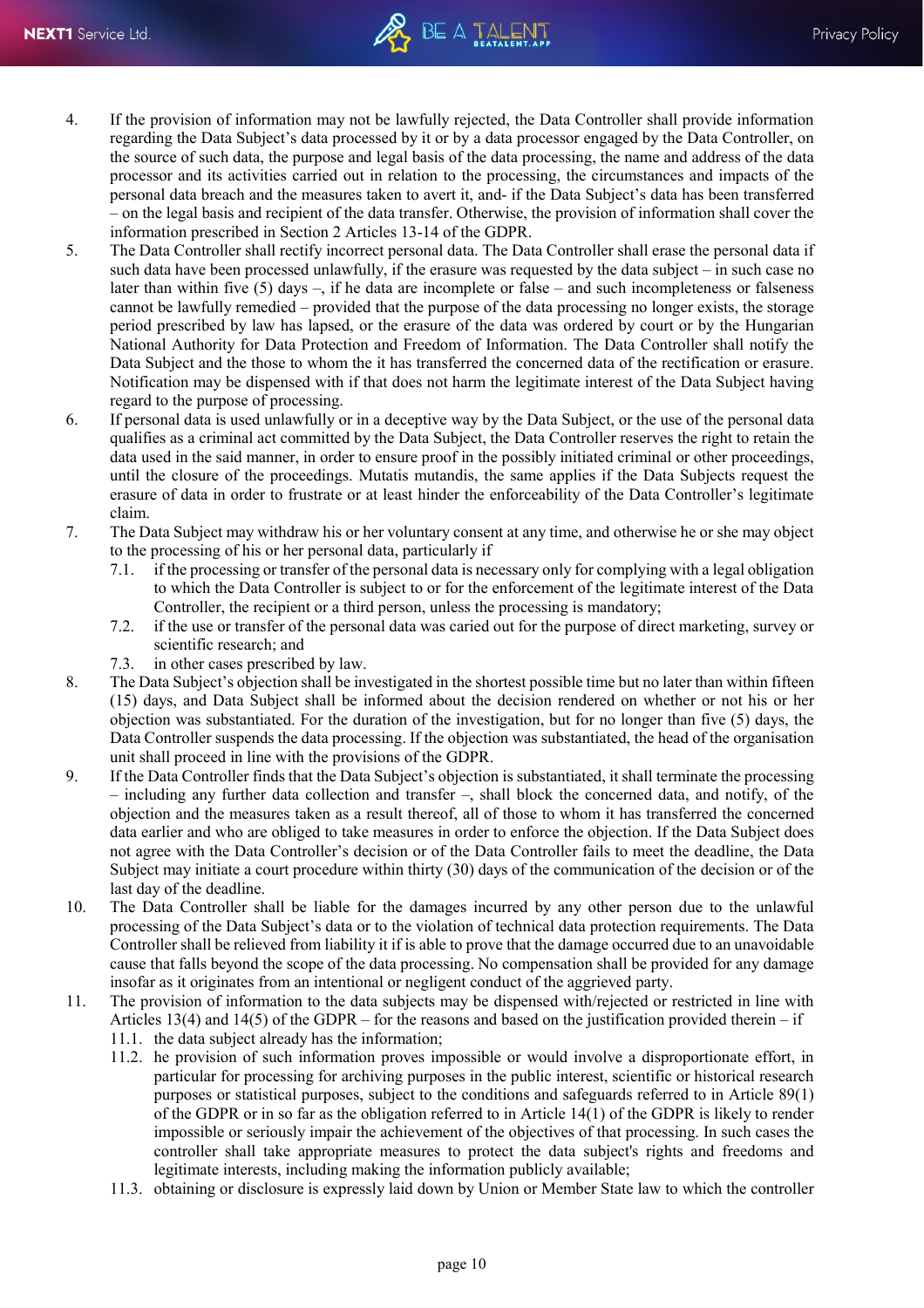

is subject and which provides appropriate measures to protect the data subject's legitimate interests; or

- 11.4. where the personal data must remain confidential subject to an obligation of professional secrecy regulated by Union or Member State law, including a statutory obligation of secrecy.
- 12. Furthermore, the Data Subject shall be entitled to gain access to his or her personal data and the following information:
	- 12.1. A copy of the personal data (fees may be charged for further copies.)
	- 12.2. Purposes of the data processing
	- 12.3. Data categories
	- 12.4. Data concerning automated decision-making and profiling
	- 12.5. At data reception, information concerning the source
	- 12.6. Recipients to whom the data has been or will be communicated
	- 12.7. Information, safeguards regarding data transfer to third countries
	- 12.8. Period and aspects of storage
	- 12.9. Rights of the Data Subject
	- 12.10. Right to turn to the authorities
- 13. Manner of exercising the right to access: Where the data subject makes the request by electronic means, and unless otherwise requested by the data subject, the information shall be provided in a commonly used electronic form.
- 14. The right to obtain a copy shall not adversely affect the rights and freedoms of others.
- 15. Where the controller has made the personal data public and is obliged pursuant to paragraph 1 to erase the personal data, the controller, taking account of available technology and the cost of implementation, shall take reasonable steps, including technical measures, to inform controllers which are processing the personal data that the data subject has requested the erasure by such controllers of any links to, or copy or replication of, those personal data.
- 16. The Data Subject may not exercise his or her right to rectification and right to be forgotten if the data processing is necessary due to any of the following: freedom of expression, compliance with a legal obligation, exercise of official authority, public interest in the field of public health, recording out of public interest, scientific or historical research, pursuing the enforcement of legal claims.
- 17. The Data Controller restricts the processing at the Data Subjects request where one of the following applies:
	- 17.1. the accuracy of the personal data is contested by the data subject
	- 17.2. he processing is unlawful and the data subject opposes the erasure of the personal data
	- 17.3. the controller no longer needs the personal data for the purposes of the processing, but they are required by the data subject for the establishment, exercise or defence of legal claims
	- 17.4. the Data Subject has objected to processing and the investigation is pending.

### **XVI. Notification obligation**

1. The Data Controller shall inform all Data Subjects of the rectification, erasure or restriction to whom the data has been communicated, unless that is not possible or requires disproportionate effort.

### **XVII. Data portability**

- 1. The data subject shall have the right to receive the personal data concerning him or her, which he or she has provided to a controller:<br>1.1. in a structured. co
	- in a structured, commonly used and machine-readable format
	- 1.2. shall have the right to transfer it to another controller
	- 1.3. shall have the right to have the personal data transmitted directly from one controller to another
	- 1.4. where technically feasible

unless: processing necessary for the performance of a task carried out in the public interest or in the exercise of official authority vested in the controller

### **XVIII. Remedies**

1. If the rights of the Data Subjects are violated, their rights against the Data Controller may be enforced before the court with competence and jurisdiction based on the relevant laws (in principle, the court with competence based on the Data Subject's place of residence), or Data Subjects may turn to the Hungarian National Authority for Data Protection and Freedom of Information (postal address: H-1534 Budapest, Pf.: 834; address: H-1125 Budapest, Szilágyi Erzsébet fasor 22/c.) on the basis of the Privacy Act and other relevant laws. The court shall hear the case in priority proceedings.